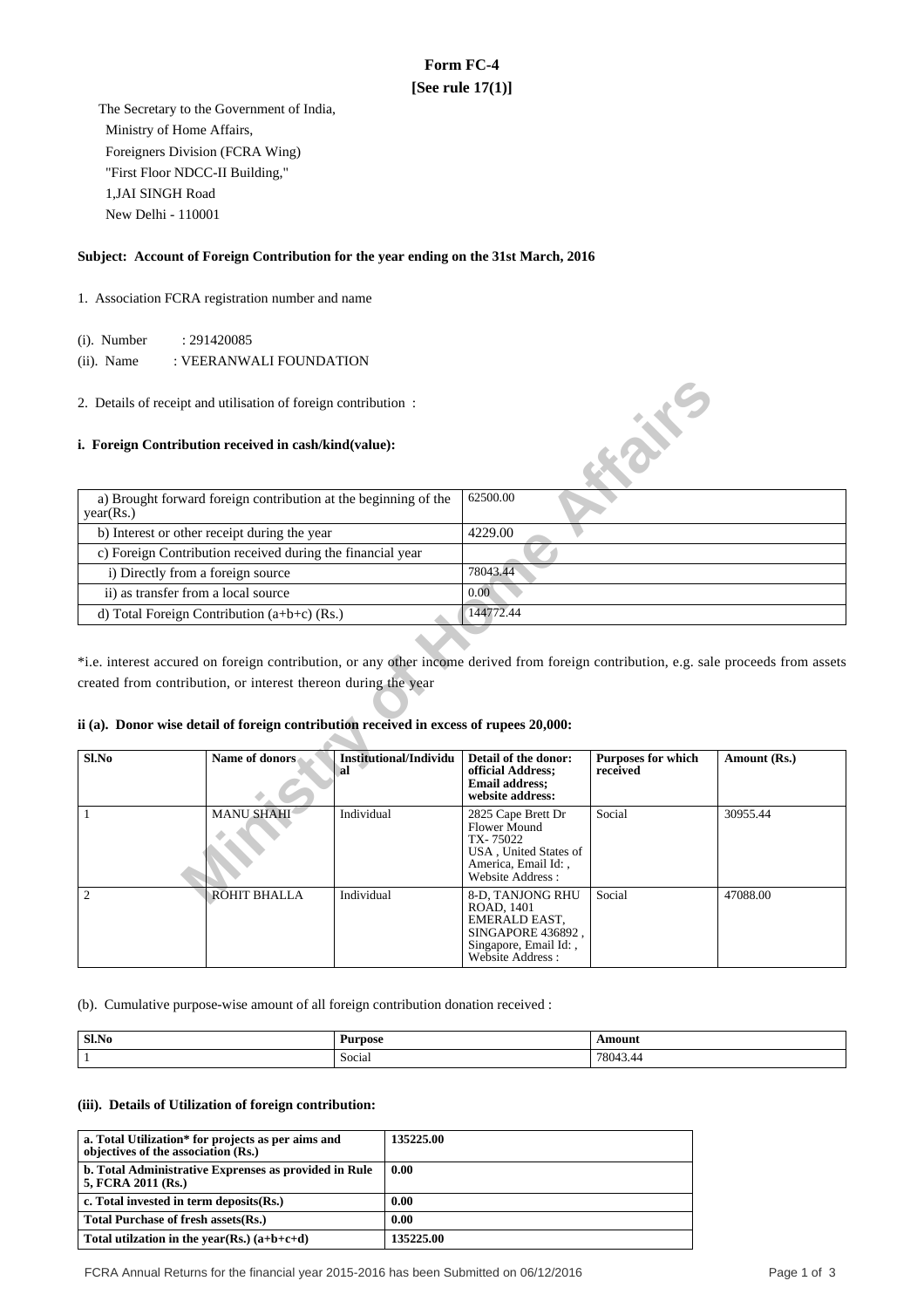\* It is affirmed that the utilisation of foreign contribution is not in contravention of the provisions contained in proviso to Sction 9(e) and Section 12(4)(f) of the Act which states that the acceptance of foreign contribution is not likely to affect prejudically.

(A) the soverignty and integrity of india; or.

(B) the security, strategic, scientific or echnomic interest of the state; or

(C) the public interest; or

(D) freedom or fairness of election to any legistature; or

(E) friendly relations with any foreign state; or

(F) harmony between religious, racial, social, lingusitic or relgional groups, castes or communities

| Sl.No | <b>Name of Bank of donors</b> | <b>Branch Address</b> (With<br>pincode)                                           | <b>IFSC</b> Code   | <b>Account No</b> |
|-------|-------------------------------|-----------------------------------------------------------------------------------|--------------------|-------------------|
|       | I.C.I.C.I. Bank               | SCO-485-486, SECTOR-<br>35C, CHANDIGARH,<br>CHANDIGARH.<br>Chandigarh, Chandigarh | <b>ICIC0006322</b> | 632201021211      |

|                    | iv. Balance of unutilized foreign contribution, in<br>$\cosh/bank$ , at the end of the year(Rs.):                                                                            | 9547.44                                                                           | 术                  |                   |
|--------------------|------------------------------------------------------------------------------------------------------------------------------------------------------------------------------|-----------------------------------------------------------------------------------|--------------------|-------------------|
| honorary capacity. | v. Total number of foreigner working (salaried/in<br>3. (a) Details of designated Fc bank account for receipt of Foreign Contribution (As on 31st March of the year ending): | 0.00                                                                              |                    |                   |
| Sl.No              | <b>Name of Bank of donors</b>                                                                                                                                                | <b>Branch Address</b> (With<br>pincode)                                           | <b>IFSC</b> Code   | <b>Account No</b> |
| 1                  | I.C.I.C.I. Bank                                                                                                                                                              | SCO-485-486, SECTOR-<br>35C, CHANDIGARH,<br>CHANDIGARH.<br>Chandigarh, Chandigarh | <b>ICIC0006322</b> | 632201021211      |
|                    | 3. (b) Details of all utilization bank accounts for utilization of Foregin Contribution (As on 31st March of the year ending)                                                |                                                                                   |                    |                   |
| Sl.No              | <b>Name of Bank of donors</b>                                                                                                                                                | <b>Branch Address</b> (With<br>pincode)                                           | <b>IFSC</b> Code   | <b>Account No</b> |
| 1                  | I.C.I.C.I. Bank                                                                                                                                                              | <b>SCO-485-486 SECTOR-</b><br>35C, CHANDIGARH,<br>Chandigarh, Chandigarh          | <b>ICIC0006322</b> | 632201021211      |
| $\mathfrak{2}$     | I.C.I.C.I. Bank                                                                                                                                                              | SCO-485-486, SECTOR-<br>35C, CHANDIGARH,<br>Chandigarh, Chandigarh                | <b>ICIC0006322</b> | 632201021211      |
|                    |                                                                                                                                                                              | <b>Declaration</b>                                                                |                    |                   |

## **Declaration**

 **I hereby declare that the above particulars furnished by me are true and correct**

**I also affirm that the receipt of foreign contribution and its utilization have not been violative of any of the provisions of the Foreign Contribution (Regulation) Act, 2010, rules, notifications/ orders issued there under from time to time and the foreign contribution was utilized for the purpose(s) for which the association was granted registration/ prior permission by the Central Government.**

Signature of the Cheif Functionary